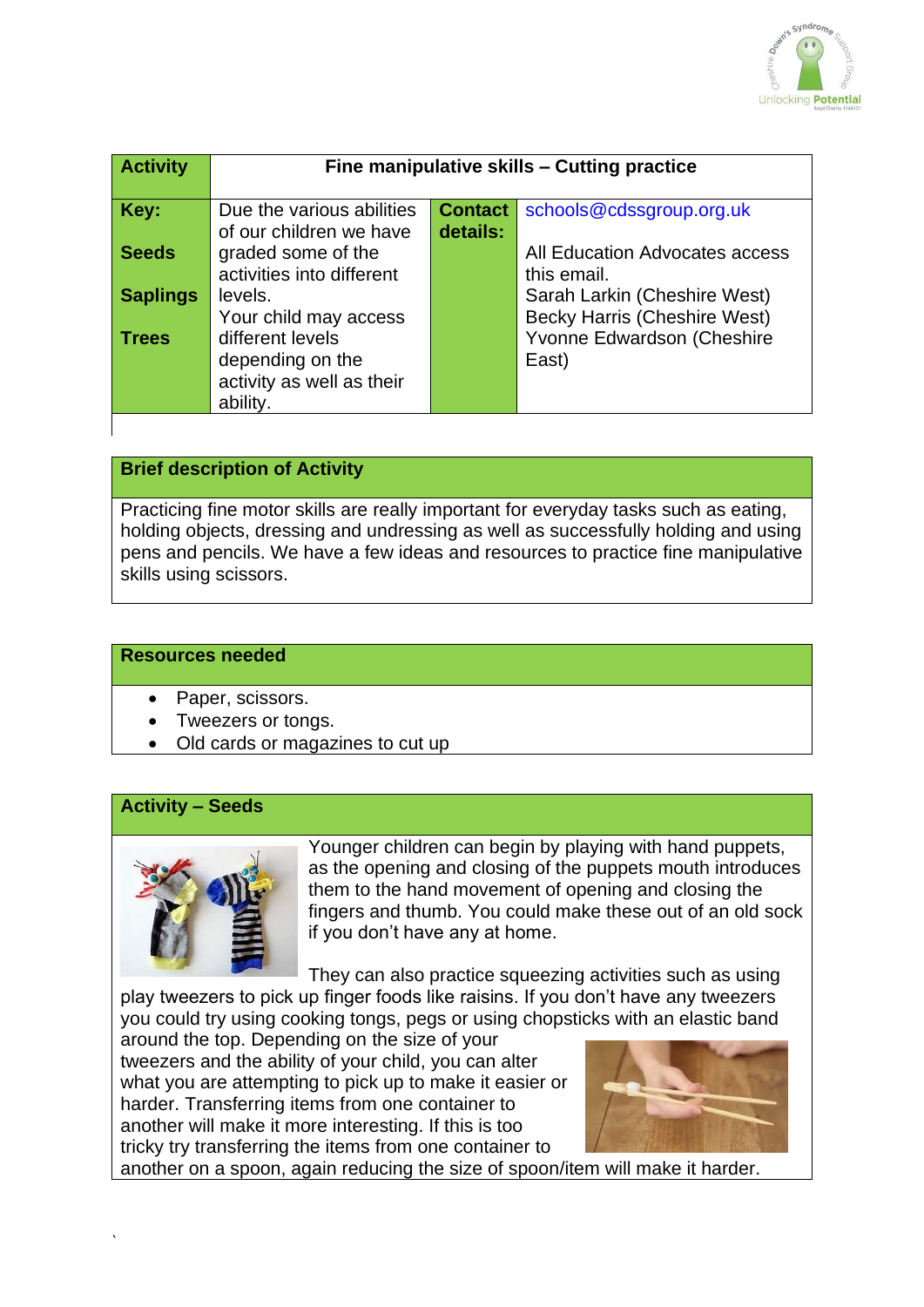

Ripping paper activities are fun and useful. Grasping the top of a paper strip with both hands and moving the hands in opposite directions to rip it will help your child with the midline hand position and wrist movements used in cutting. Squeezy scissors are often a good starting place for many children as they encourage the correct hand position (thumb up) and only a squeeze is needed to cut before they automatically open again.

Thicker paper or thin card is a good choice as it is easier to cut than thin paper.

Start with snipping activities. Give your child smaller bits of paper and encourage them to snip them into even smaller bits. The bits can then be stuck onto a piece of paper as a collage if wished and to help with the pincer grasp.

#### **Activity – Saplings and Trees**

Try cutting a piece of paper in half. Draw a straight line and demonstrate cutting slowly along it. Encourage your child to do the same, staying on the line. Emphasise that it doesn't matter how slowly they cut but to just try to stay on the line.

Practice changing direction. Show your child how to cut a straight line until you are near the edge of the paper, stop, turn the scissors and adjust the paper, and carry on cutting.

Practice cutting a curved line such as a semi circle. Your child will have to keep slowly adjusting the position of the scissors and paper to be able to cut along the curve.

Cutting out a full circle. Help your child to draw around a something circular. To cut out the circle your child will need to continuously move the piece of paper with their other hand so it is a tricky skill. Draw faces on the circles you have cut out.

Cutting combinations of straight and curved lines. Draw some differing shapes or draw around different objects for your child to cut out. Alternatively use pictures you have printed or old greeting cards. Make a collage with your cuttings.

If your child can cut out strips of paper you could make a paper chain from them, just staple or tape the ends together.

`



When competent with cutting your child could help you cut open food packages such as pasta or frozen food bags using kitchen scissors. Thinking about the best way to do this first so the food doesn't all fall out and how the bag can be resealed afterwards are all good life skills too.